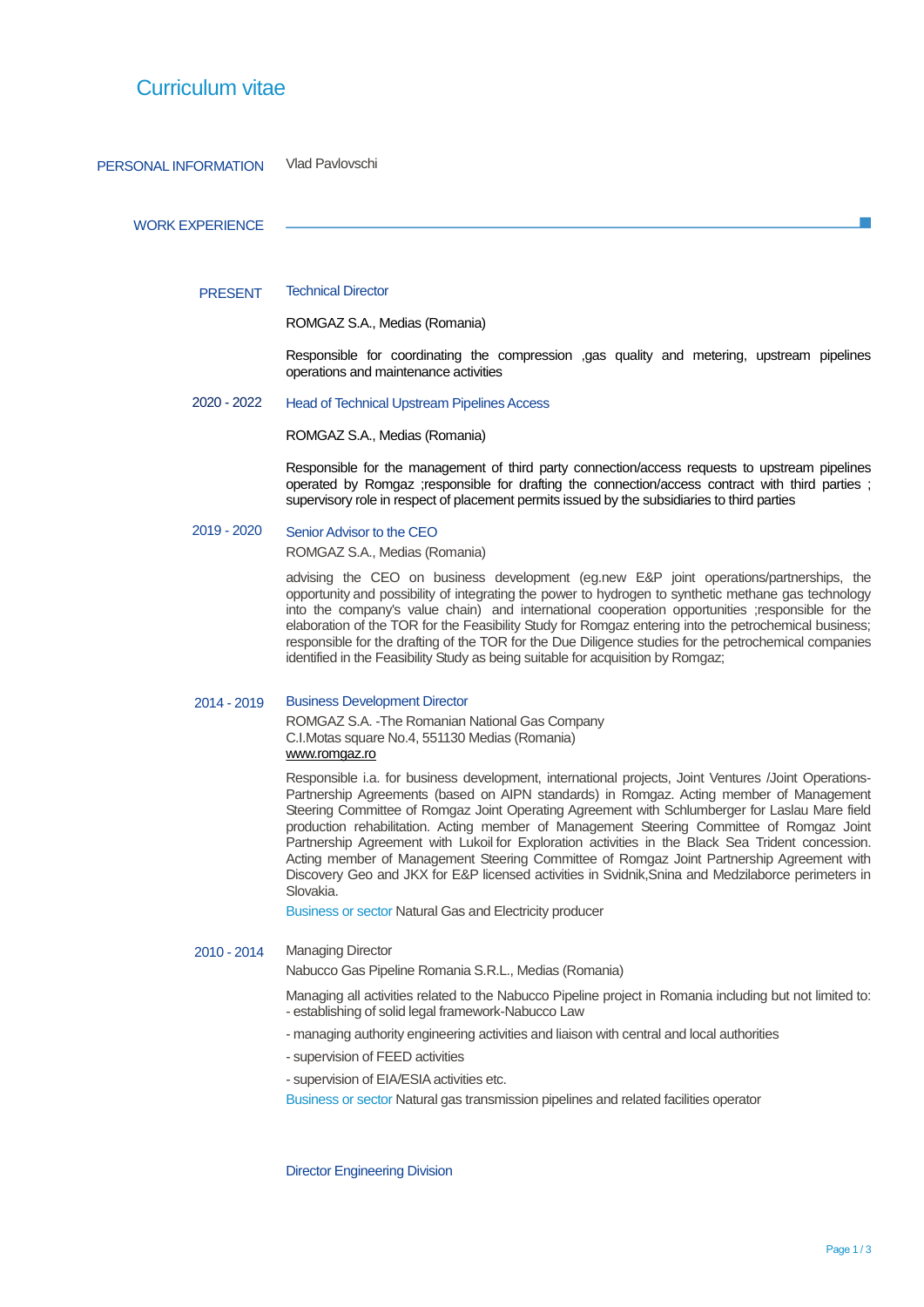## Curriculum vitae

| $2007 - 2009$                 | <b>TRANSGAZ S.A</b><br>Managing and coordinating engineering activities of Transgaz Feasibility studies, FEED, Detailed<br>Design, Authority Engineering for high pressure gas pipelines and related AGI's                                                                                                                                                                                                                                                |  |  |  |  |
|-------------------------------|-----------------------------------------------------------------------------------------------------------------------------------------------------------------------------------------------------------------------------------------------------------------------------------------------------------------------------------------------------------------------------------------------------------------------------------------------------------|--|--|--|--|
| 2007                          | <b>Deputy General Director</b><br><b>TRANSGAZ S.A</b><br>Responsible for International cooperation and international projects, engineering, IT<br>and<br>communication activities                                                                                                                                                                                                                                                                         |  |  |  |  |
| 2006 - 2007                   | <b>Project Management Unit Director</b><br><b>TRANSGAZ S.A</b><br>Leading the project management team responsible for the supervision of the elaboration of the<br>Feasibility study for the Nabucco project on Romanian territory-EU funding                                                                                                                                                                                                             |  |  |  |  |
| 2001 - 2006                   | <b>Chief Engineer</b><br>Research and engineering subsidiary of TRANSGAZ S.A.-The Romanian National Gas Transmission<br>Company, Medias (Romania) www.transgaz.ro<br>Managing engineering activities including but not limited to Feasibility studies, Authority engineering,<br>Detailed design, FEED for high pressure pipelines, M&R stations and other AGI's<br>Business or sector Natural gas transmission pipelines and related facilities operator |  |  |  |  |
| 1999 - 2001                   | <b>Chief Engineer International Cooperation Division</b><br>Romgaz S.A.-The Romanian National Gas Company (vertically integrated)<br>Responsible for supervision of the World Bank loan funded projects (PE gas distribution networks<br>expansion , modernization/enlargement of the UGS of Butimanu)<br>Business or sector Natural gas production, transmission and distribution                                                                        |  |  |  |  |
| 1991 - 1999                   | Various positions Romgaz S.A.-Gas Transmission Subsidiary<br>Operations/Maintenance engineer - Gas compressor stations Lunca and Bratei<br>Engineer Technical Bureau-Regional Gas Transmission Department Medias<br>Head of Pipeline Diagnostics and Cathodic Protection Department -Gas Transmission Subsidiary<br>Technical director-Gas Transmission Subsidiary<br>Project manager-Rehabilitation of National Gas Transmission System                  |  |  |  |  |
|                               | Additional                                                                                                                                                                                                                                                                                                                                                                                                                                                |  |  |  |  |
| 2004 - 2010                   | Deputy Representative in the Nabucco project Steering Committee<br>TRANSGAZ S.A., Medias (Romania) and Prokurist (empowered representative) of Nabucco Gas<br>Pipeline International<br>Managing and coordinating company position in the project Steering Committee. Coordinating<br>company representatives in the Technical, Financial and Legal sub-committees.                                                                                       |  |  |  |  |
| <b>EDUCATION AND TRAINING</b> |                                                                                                                                                                                                                                                                                                                                                                                                                                                           |  |  |  |  |
| 15/09/1999 - 15/06/2009       | Ph.D.<br>University Lucian Blaga-Faculty for Engineering, Sibiu (Romania)<br>Materials Science and Engineering-Corrosion Protection of High Pressure Pipelines                                                                                                                                                                                                                                                                                            |  |  |  |  |
| 15/09/1998 - 30/06/1999       | Master of Science -MSc.                                                                                                                                                                                                                                                                                                                                                                                                                                   |  |  |  |  |

University Lucian Blaga-Faculty for Material Science and Engineering, Sibiu (Romania) Natural gas engineering from upstream to downstream